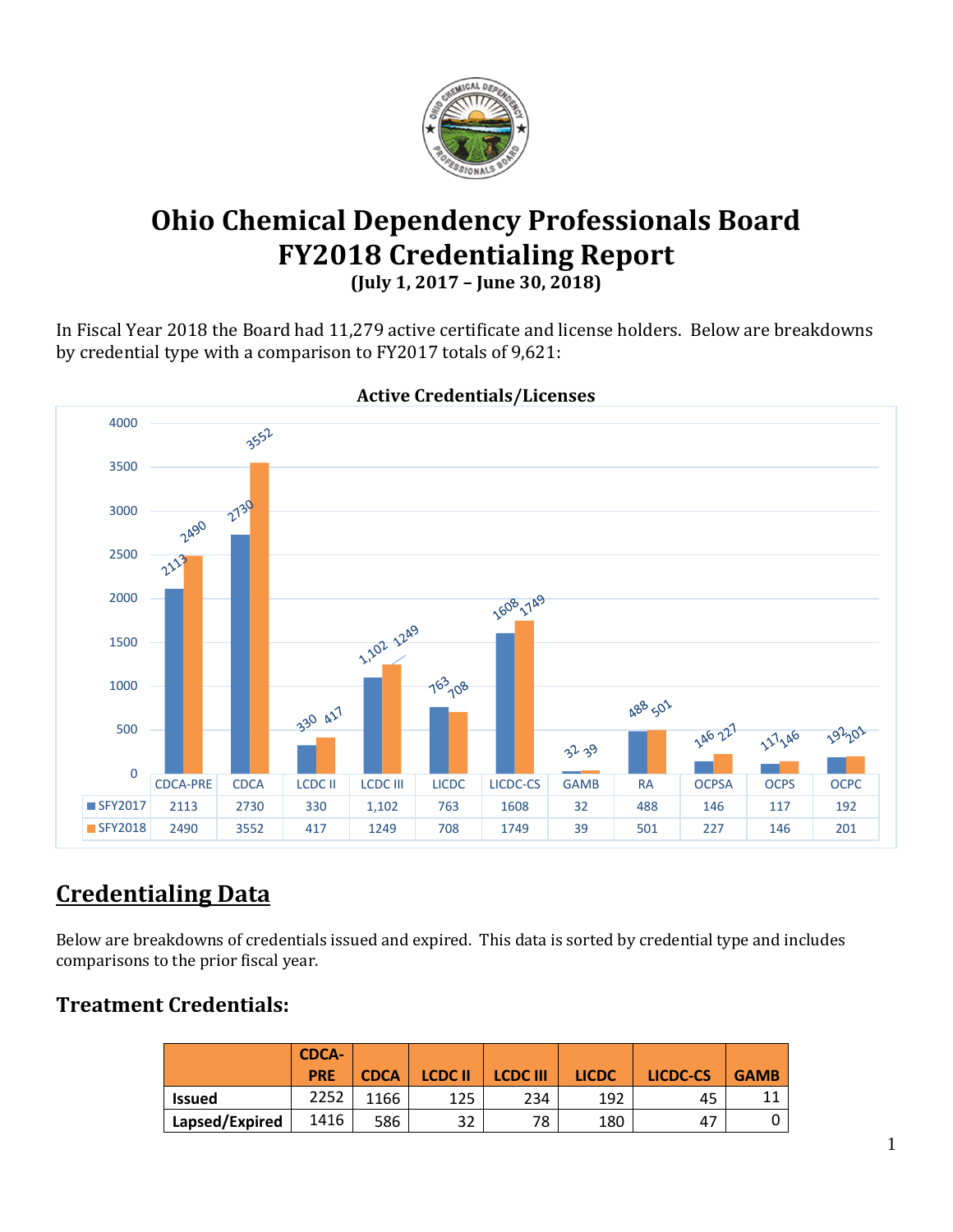

#### **Treatment Credentials Issued in SFY18**

# **Prevention Credentials:**

|                | RA         | <b>OCPSA</b> | <b>OCPS</b> | <b>OCPS II</b> |  |
|----------------|------------|--------------|-------------|----------------|--|
| <b>Issued</b>  | つつつ<br>، ب | 11)<br>ᆂᆂᆋ   | 30          |                |  |
| Lapsed/Expired | 205        | ີ 1<br>34    | ں           |                |  |



#### **Prevention Credentials Issued in SFY18**